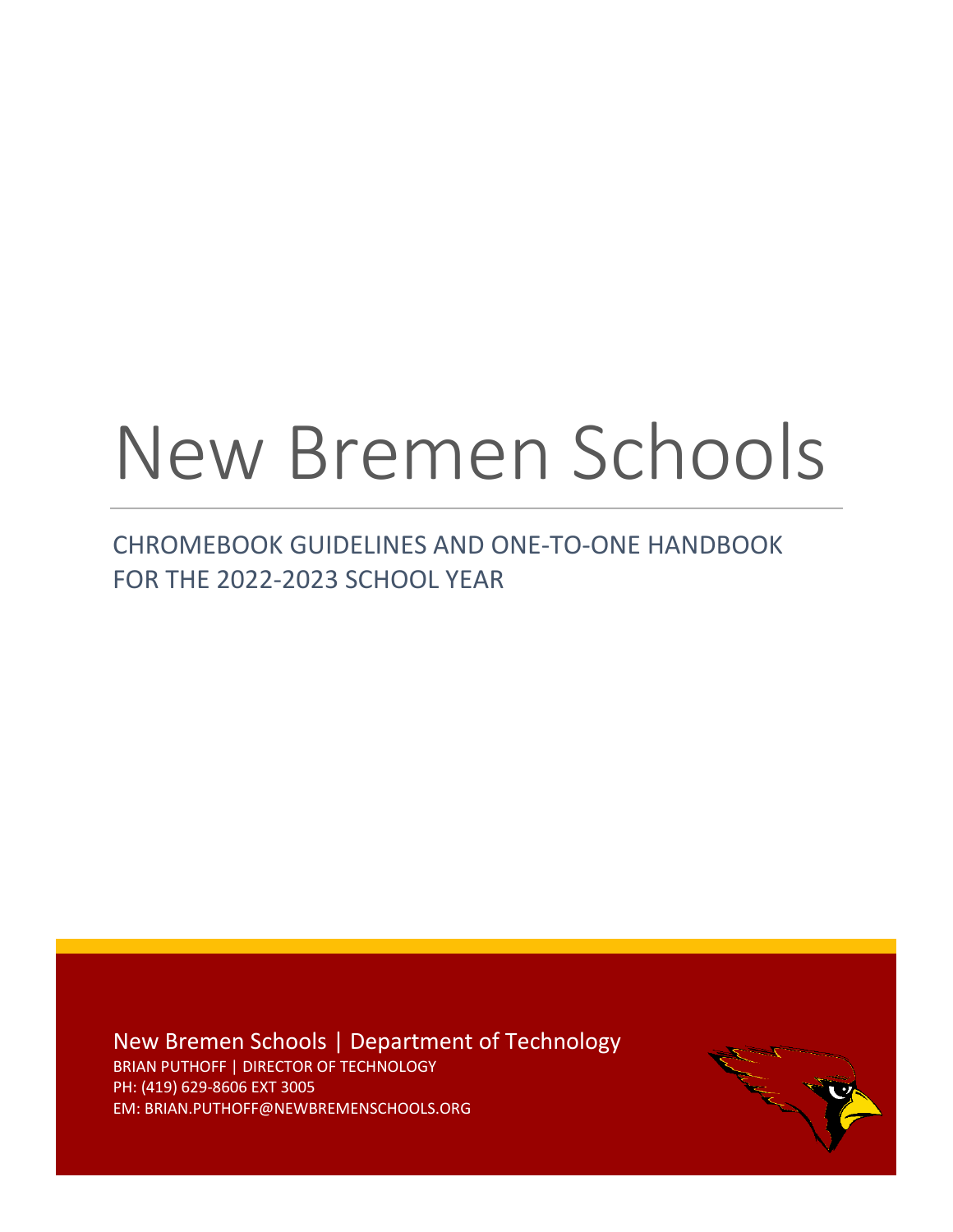#### What is One-to-One? The Goals of the One-to-One Program

Successful One-to-One implementation transforms how teachers teach and how students learn. A digital device in the hands of all students engages them in highly interactive, transformational learning. Students need to be producers and evaluators of knowledge, not just consumers. In the digital age, analyzing information is a critical skill. In a One-to-One program, students will regularly have the opportunity to locate, evaluate, and interpret information, as well as collaborate with others to engage in authentic, real-world tasks.

The goal of New Bremen's One-to-One program is for students to become more active learners and producers of knowledge. Effective use of digital devices will progressively lead to more engaging forms of classroom interactions that are personalized, individualized, and differentiated. Students will be able to design their own learning with the teacher as facilitator.

A key component of this type of learning is a device that the students have with them at all times. For New Bremen Schools, this student device will be a Chromebook. The name "One-to-One" refers to the student to technological-device ratio – in other words, one device for each student.

## Policy Updates

Due to the nature of how quickly technology can change, this policy is designed to be updated each year to reflect current trends and district expenses. Therefore, information in this policy may be specific to the school year in which it was written for (as denoted on the cover page and in the footer of each page) and parents, guardians and students should be aware that this policy may change slightly each year.

#### Device Purpose

New Bremen Schools is supplying students with a Chromebook device. This device will remain the property of the New Bremen Local School District unless, as a graduating senior, a student makes a final payment to purchase the Chromebook. At this time, ownership of the device will be transferred to the student, if desired. This Chromebook's function will provide each student access to required educational materials needed for each student to be successful. The Chromebook allows student access to Google Workspace for Education, Microsoft 365, educational web-based tools, as well as many other useful sites. It is primarily an educational tool but can also be used for personal web browsing, gaming, and social networking during permitted times or outside the district.

## District Owned & Issued Chromebooks

#### Receiving Your Chromebook

- Students will receive a new Chromebook in grades 5 and 9.
- Chromebooks will be distributed prior to the start of each school year or just after the school year starts.
- Parents/Guardians and students **MUST** sign the *Student Internet Usage and Safety Policy* and the *Chromebook Guidelines and One-to-One Handbook* before a Chromebook will be issued to the student. Parents/students will sign this document electronically using our OneView Portal on our website. **There are no exceptions to this rule.**
- Chromebooks will be collected at the end of each school year. Students will receive their original Chromebook again each year while enrolled at New Bremen Schools.
- At the end of a student's  $8<sup>th</sup>$  grade year, student's will return their Chromebook to the school and a new Chromebook will be issued to each student at the beginning of their  $9<sup>th</sup>$  grade year. At the end of a student's  $12<sup>th</sup>$ grade year, students can purchase their Chromebook at that time, if desired.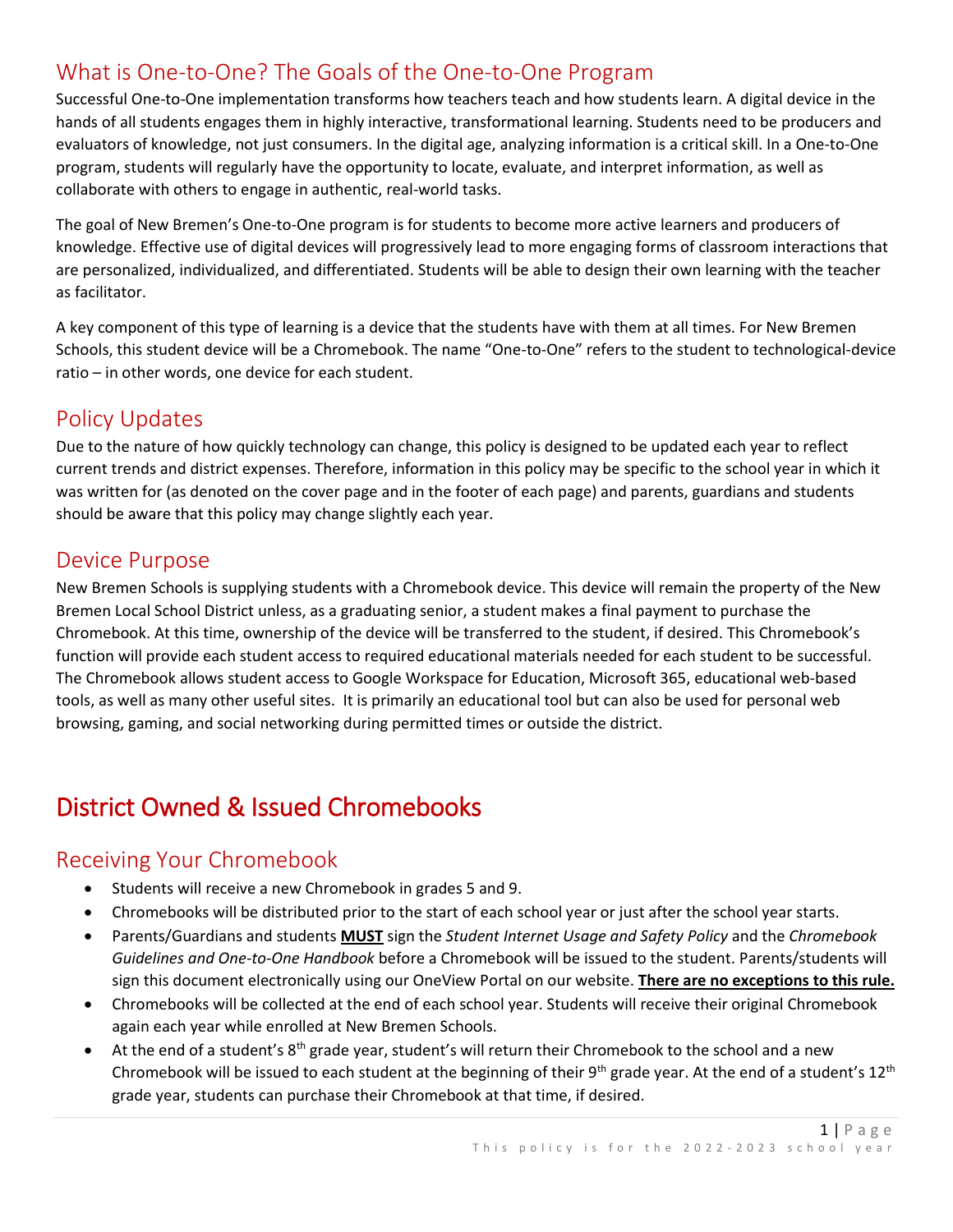• Each student will receive a carrying case for transporting their Chromebook. Students are expected to transport their Chromebook in their assigned case. Any repair or replacement needed as a result of transporting the Chromebook without the case will be charged to the student at full price and may result in disciplinary action from the principal.

### Fees Associated with Chromebooks

| <b>School Year</b> |
|--------------------|
| \$60               |
|                    |

- Students will be assessed a One-to-One Program Fee each year while participating in the One-to-One Program
- During this time, each student will receive two new Chromebooks one in the 5<sup>th</sup> grade and one in the 9<sup>th</sup> grade.
- At the end of a student's 8<sup>th</sup> grade year, students will return their Chromebook to the school and a new Chromebook will be issued to each student at the beginning of their  $9<sup>th</sup>$  grade year.
- At the end of a student's 12<sup>th</sup> grade year, students can purchase their Chromebook at that time if desired. In addition to the yearly One-to-One Program Fee, a "Final Purchase Fee" will be assessed to a student if he/she chooses to purchase his/her high school Chromebook.
- The One-to-One Program Fee may need to be adjusted each year due to changing technology costs and/or other factors.

## Taking Care of Your Chromebook & General Precautions

- Students are responsible for the general care of the Chromebook they have been assigned by the district.
- Chromebooks that are broken, or fail to work properly, must be reported to a classroom teacher or technology support as soon as possible so that the issue can be taken care of properly.
- Do not take district-owned Chromebooks to an outside computer repair service for any type of repairs or maintenance.
- Each Chromebook must be transported in the case that was assigned to the student.
- Food and beverages can damage your Chromebook. Students are fully responsible for any damages caused by food and beverage spills.
- Cords, cables, and removable storage devices must be inserted carefully into the Chromebook improper use will result in damage and the cost to repair that damage will be at the student's expense.
- Never transport your Chromebook with the power cord plugged into the Chromebook.
- Never transport your Chromebook while the screen is open. Chromebook lids should always be closed and tightly secured when moving.
- The Chromebook needs to travel to school in the assigned bag WITH the charger.
- Always unplug the Chromebook charger from the Chromebook when not charging the device.
- Chromebooks must remain free of any writing, drawing, or stickers, except district labeling. District labeling tags must not be removed or altered in any way. Doing so may result in disciplinary action.
	- Two New Bremen School identification labels will be on each Chromebook. One label will be a small Asset Tag, will contain a barcode and will be affixed to the bottom of the Chromebook. The second label will be affixed to the top of the Chromebook and will have the student's name on it.
	- There will be an identification tag, with the student's name, affixed to the charger.
	- There will be an identification tag, with the student's name, affixed to the carrying case.
- Chromebooks should never be left in a car or any unsupervised area.
- The Chromebook screens can be easily damaged! The screens are particularly sensitive to damage from excessive pressure on the screen.
	- Do not lean or put pressure on the top of the Chromebook when it is closed.
	- Do not store the Chromebook with the screen in the open position.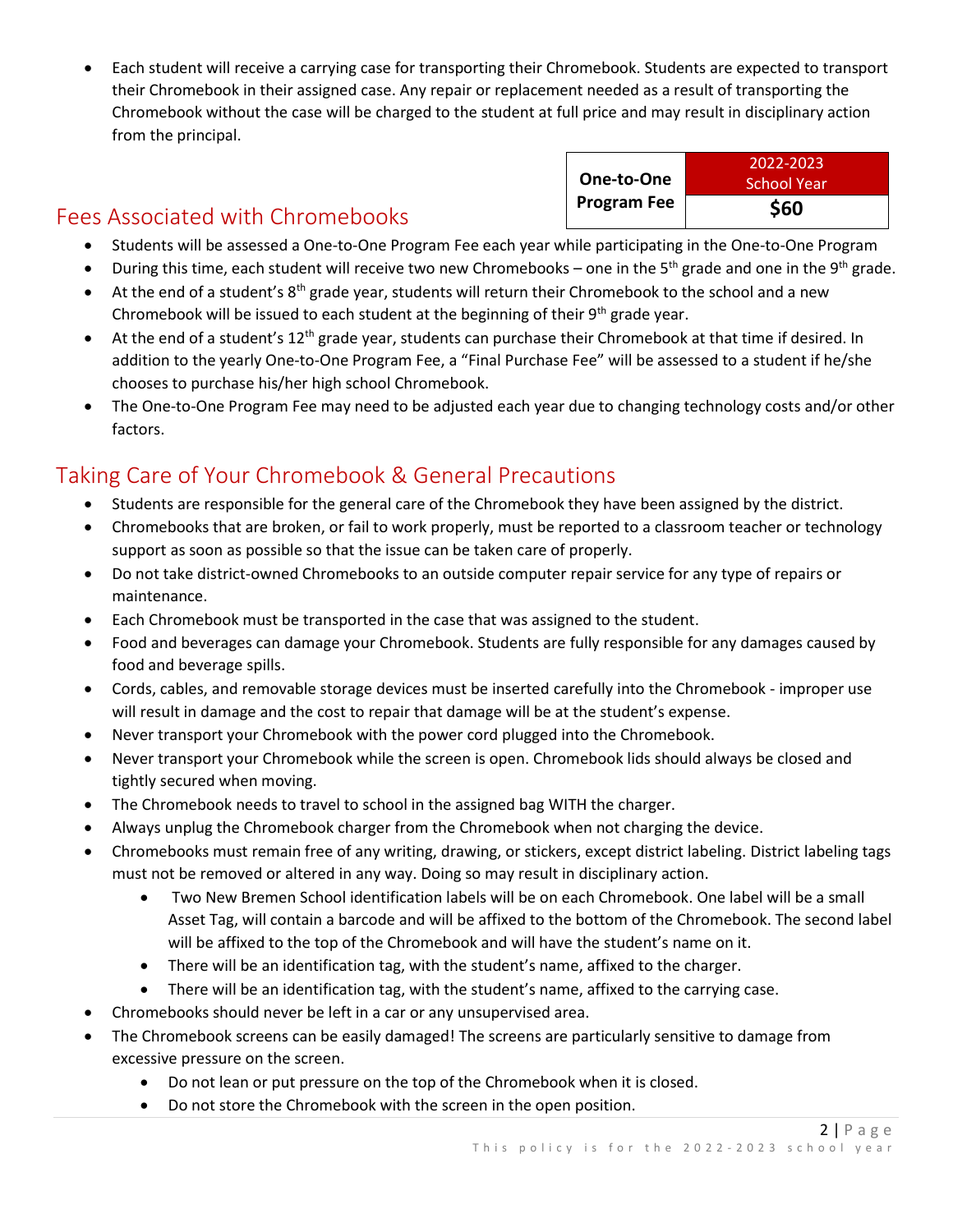- Do not place anything near the Chromebook that could put pressure on the screen.
- Do not place anything in a carrying case or backpack that will press against the cover.
- Do not poke the screen with anything that will mark or scratch the screen surface.
- Do not place anything on the keyboard before closing the lid (e.g. pens, pencils, headphones, USB drives, etc.).
- Clean the screen with a soft, dry microfiber cloth or anti-static cloth.
- Do not wrap the charger cord tightly as this will cause the wires to break and a new charger will need to be purchased.

#### Using your Chromebook at School

- Chromebooks are intended for use at school each day.
- Students are responsible for bringing completely charged Chromebooks for use each school day.
- In addition to teacher expectations for Chromebook use, school messages, announcements, calendars and schedules will be accessed using the Chromebook.
- Students must be responsible to bring their Chromebook to all classes, unless specifically advised not to do so by their teacher.
- Chromebooks should be locked in lockers when not in use.

#### Account Access

- Students will only be able to login to their Chromebook using their *newbremenschools.org* Google account.
- Once a student is logged into their Chromebook using their school-provided Google account, other systems, like Office 365, may then be accessed.

#### Chromebooks left at home

- If a student leaves his/her Chromebook at home, they will be allowed to phone their parent/guardian to bring it to school.
- If unable to contact parents/guardians, the student will have the opportunity to use a loaner Chromebook if one is available.
- Repeat violations of this policy will result in disciplinary action.

#### Charging Your Chromebook

- Chromebooks must be brought to school each day fully charged.
- Students need to charge their Chromebooks at home each evening.
- Repeat violations of this policy will result in disciplinary action.

#### Printing

• Digital sharing of documents is encouraged and printing is discouraged. Printers are available for use at school but teacher approval must be given before a student may print anything.

#### Managing & Saving Your Digital Work

• New Bremen Schools will utilize two different sets of online products: Office 365 by Microsoft and Google Apps for Education by Google. Both are a suite of products which include word processing, presentation software, forms & survey software, video software, spreadsheets, etc. that let you create different kinds of online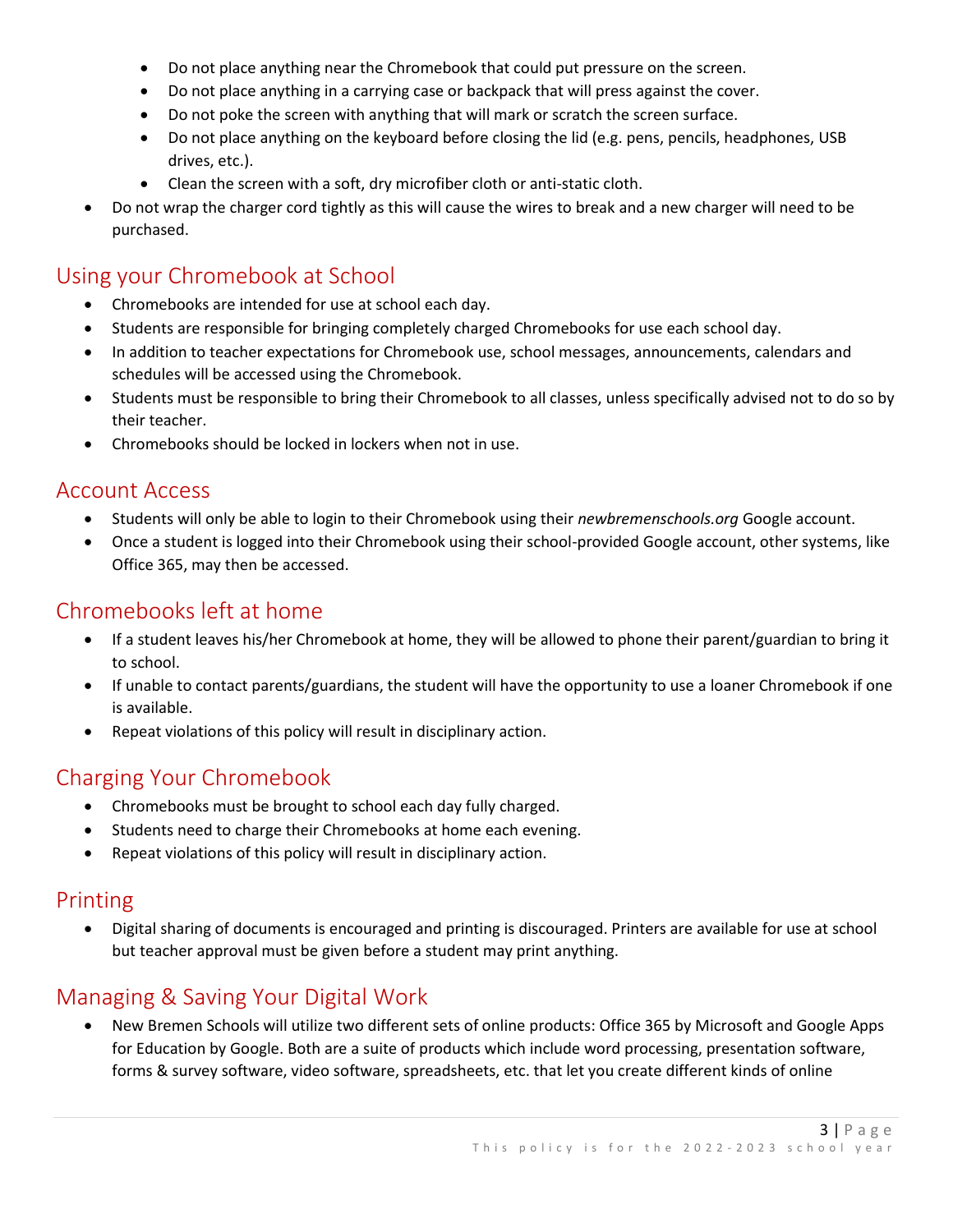documents, collaborate in real time with other people, communicate with others and store your documents and files in the Cloud.

- Both Office 365 and Google Education are used in the world today. Google is used primarily in K-12 Education and for personal use and Office 365 is used primarily in the higher education arena, business world and for personal use. Because both products are globally used, New Bremen Schools feels it is beneficial for students to also learn and use both. It is up to the classroom teacher to decide which product will be used and students can expect to use both products, even in the same class.
- Only one system, however, can be used to check email. Currently, New Bremen Schools utilizes Outlook (part of the Microsoft 365 suite) as our email system. Google's Gmail is disabled from use for this reason.
- With a wireless Internet connection, you can access your documents and files from any Internet-ready device, (including your Chromebook, laptop, tablet, phone, etc.) anywhere and at any time. There are apps for both Microsoft 365 and Google Education that students can download to their phones or tablets from either the Apple App Store or the Google Play Store.
- All files used on a Chromebook will be stored online in a Cloud environment. While using a Chromebook, students do not have access New Bremen's traditional network-based Home Directory (i.e. their "H" Drive).
- Prior to graduating, or leaving the district, students can download copies of their documents to a portable drive.
- Students are encouraged to purchase headphones to use with their Chromebook and may wish to have a mouse as an accessory.

#### Protecting & Storing Your Chromebook

- Student Chromebooks will be labeled in the manner specified by the school. Do not remove this labeling.
- Chromebooks are the responsibility of the student. This device is for your use during the duration of your time at New Bremen Schools.
- Students are required to use their *newbremenschools.org* User ID and password to login to their Chromebook. Students should protect their accounts and are required to keep their account information confidential.
- When students are not using their Chromebook, they should store them in their assigned case and their assigned locked locker or in another locked area to be determined by their teacher or school administration.
- Nothing should be placed on top of the Chromebook when stored in the locker.
- Students are expected to take their Chromebooks home every day after school, regardless of whether or not they are needed.
- For security and temperature-control reasons, Chromebooks should not be stored in a student's vehicle while at school or at home.
- Under no circumstances should Chromebooks be left unattended in an unsupervised area.
	- Unsupervised areas include the school grounds and campus area, the cafeteria, computer labs, athletic fields or courts, locker rooms, the CBC, unlocked classrooms, hallways, etc. Any Chromebook left in these areas is in danger of being stolen.
	- If you find an unsupervised Chromebook, please notify a staff member immediately.
	- Unsupervised Chromebooks will be confiscated by staff. Disciplinary action may be taken for leaving your Chromebook unattended in an unsupervised location.

#### Inspection

• Students may be selected at random to provide their Chromebook for inspection. The purpose for inspection will be to check for proper care and maintenance as well as inappropriate material being carried into the school.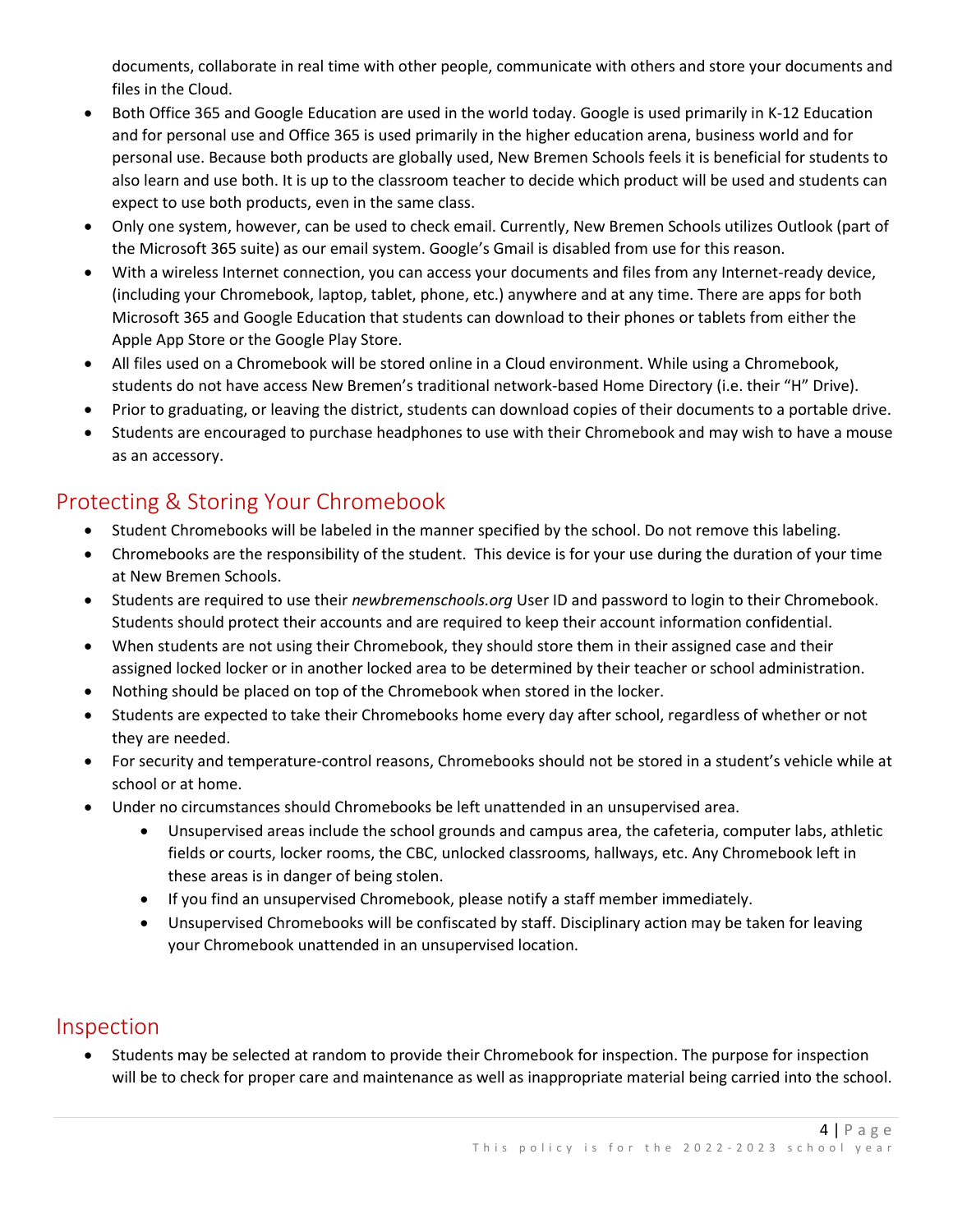#### Returning The Chromebook

- All district-owned Chromebooks, chargers and cases must be returned at the end of each school year unless you are a graduating senior AND you have paid all of the fees associated with your Chromebook, including the final purchasing fee to keep your Chromebook.
- Students withdrawing from the district must return district-owned Chromebooks to their school office prior to leaving the district.
- Any Chromebook or accessories (i.e. chargers or cases) that are not returned at the appropriate time will be considered as stolen property and law enforcement agencies will be notified.

#### Acceptable Use Guidelines

- Access to New Bremen School District's technology resources is a privilege and not a right. Each student and/or parent will be required to follow the guidelines contained within this policy and the policies outlined in the Student Network and Internet Acceptable Use and Safety Policy and all other school policies.
- Students will have access to all available forms of electronic media and communication which is in support of the educational goals and objectives of New Bremen Schools.
- Students are responsible for their ethical and educational use of the technology resources of the New Bremen School District. *Please understand that it is impossible to define every instance of responsible and irresponsible use and, therefore, what constitutes "responsible use" will be at the discretion of the Director of Technology and/or Principals.*
- Transmission of any material that is in violation of any federal or state law is prohibited. This includes, but is not limited to the following: confidential information, copyrighted material, threatening or obscene material, and malicious software.
- Any attempt to alter data, the configuration of a Chromebook, or the files of another user, without the consent of the individual, teacher, principal or Director of Technology, will be considered an act of vandalism and subject to disciplinary action in accordance with the student handbook and other applicable school policies.
- Inappropriate media may not be used as a screensaver or background.
- Presence of guns, weapons, pornographic materials, inappropriate language, alcohol, drugs, gang related symbols or pictures will result in disciplinary actions.
- Take care to protect your passwords. Do not share your passwords.

#### Privacy, Safety & Legal Property

- Do not reveal your full name, phone number, home address, social security number, credit card numbers or your passwords to anyone, including anyone online.
- Do not open, use, or change files that do not belong to you.
- Remember that data storage and data transmission, including email and online usage, are not guaranteed to be private or confidential as all Chromebook equipment and school-provided accounts are the property of the New Bremen School District, which reserves the right to inspect all data and the data transmissions of students.
- If you inadvertently access a website that contains obscene, pornographic or otherwise offensive material, exit the site immediately.
- The New Bremen School District has filters in place to protect our staff and students from inappropriate content. However, from time to time, inappropriate online sites, images and files, as well as email messages sent to you, may get through. Please report inappropriate content to your teacher, building principal and/or the Director of Technology.
- Comply with trademark and copyright laws and all license agreements. Ignorance of the law is not immunity. If you are unsure, ask a teacher or parent.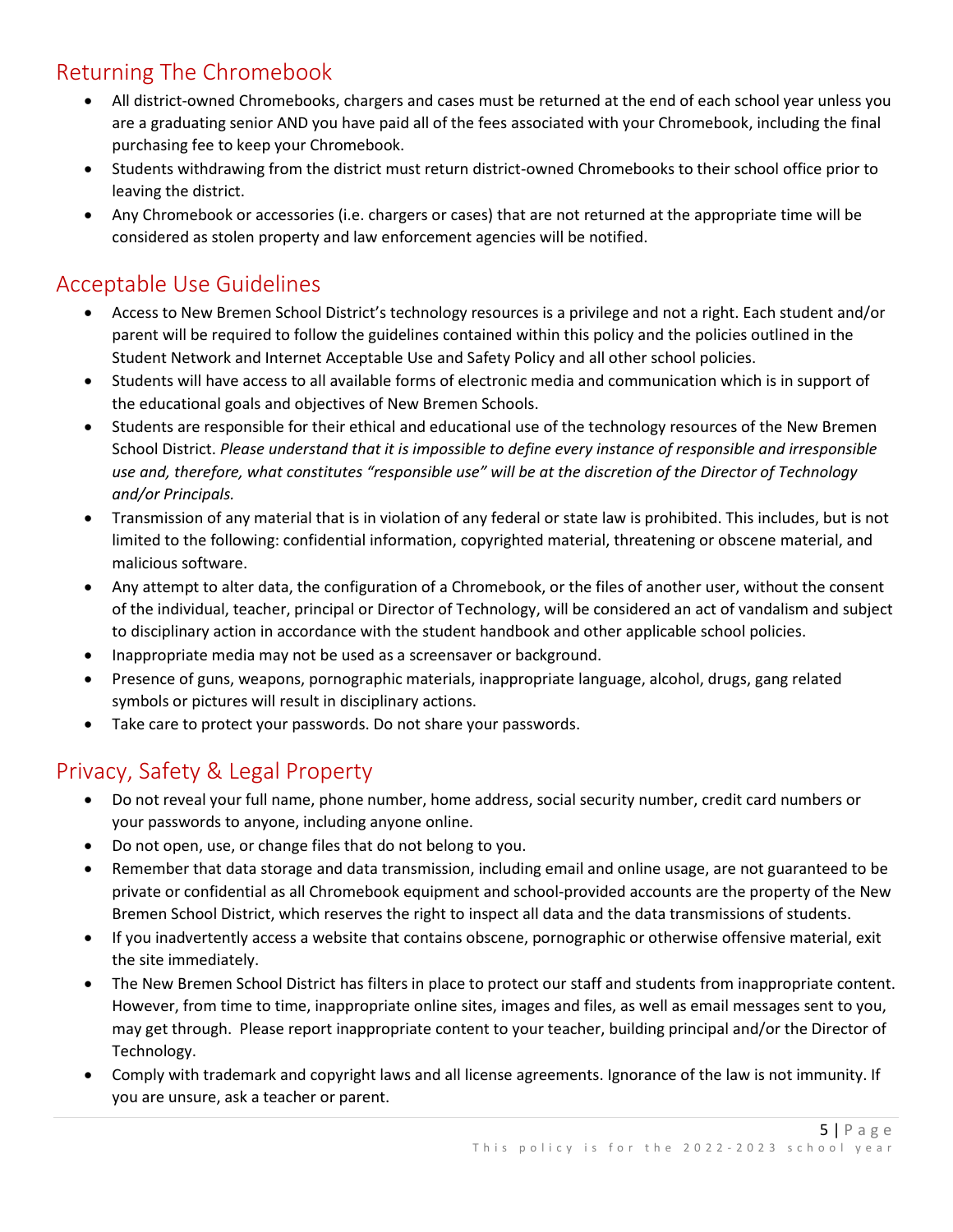- Plagiarism is a violation of the student policy. Give credit to all sources used, whether quoted or summarized. This includes all forms of media on the Internet, such as graphics, movies, music, and text.
- Use or possession of hacking software is strictly prohibited and violators will be subject to discipline. Violation of applicable state or federal laws will result in criminal prosecution and disciplinary action by the District.

#### At Home Use

- The use of Chromebooks at home is encouraged. New Bremen Schools expects you to connect your Chromebook to your home network and you are encouraged to use it anywhere that fits your needs.
- Chromebook care at home is just as important as in school, please refer to the care section of this handbook.
- Transport your Chromebook in the assigned case.
- School district supplied Internet filtering will be provided for use with devices outside of school district buildings.

#### Email and Electronic Communication

- Always use appropriate and proper language in your communication.
- Do not transmit language / material that may be considered profane, obscene, abusive, or offensive to others.
- Do not send mass e-mails, chain letters or SPAM.
- Email & communications are subject to inspection by the school at any time and should not be considered private.

#### **Consequences**

- The student in whose name a system account and/or Chromebook hardware is issued will be responsible at all times for its appropriate use. This means that if you let someone else use your Chromebook while you are logged into your account, you are responsible for their actions. To prevent this from happening, always logout of your Chromebook before stepping away from the device – even if just for a minute.
- Non-compliance with the policies of this document or the Student Network and Internet Acceptable Use and Safety Policy, will result in disciplinary action.
- Electronic mail, network usage, and all stored files shall not be considered confidential and may be monitored at any time by designated district staff to ensure appropriate use.
- The district cooperates fully with local, state or federal officials in any investigation concerning or relating to violations of computer crime laws.
- Contents of email and network communications are governed by the Ohio Open Records Act and, if a proper request is made, the appropriate authorities will be given access to your content.

# Repairing/Replacing Your Chromebook

#### Vendor Warranty

- The equipment vendor has a one-year hardware warranty on new Chromebooks.
- The vendor warrants the Chromebooks from defects in materials and workmanship.
- This limited warranty covers normal use, mechanical breakdown or faulty construction and will provide normal replacement parts necessary to repair the Chromebook or a replacement Chromebook.
- The vendor warranty does not warrant against damage caused by misuse, abuse, accidents or viruses.
- Please report all Chromebook problems to the Technology Department as soon as possible.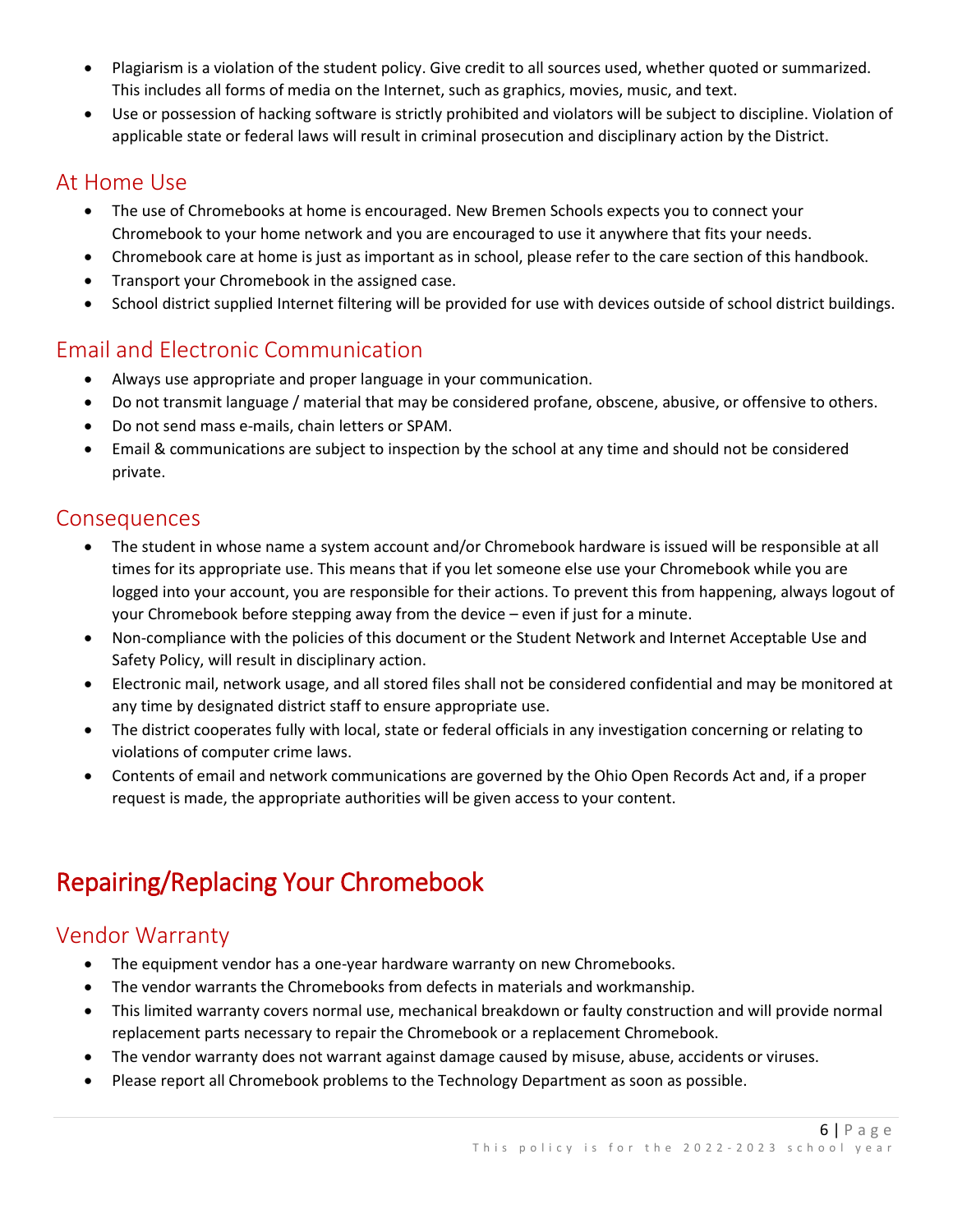## Loaner Chromebooks

- Loaner Chromebooks may be issued to students when they leave their Chromebook for repair with the technology support staff.
- Students using loaner Chromebooks will be responsible for any damages incurred while in possession of the student. Student will pay full replacement cost if it's lost or stolen.
- Loaner Chromebooks CANNOT be taken home and must be returned to the Technology Department or school office at the end of each day.

#### Chromebook Repair and Replacement Costs

- All district-owned Chromebooks must be repaired and maintained by the New Bremen Schools.
- The costs associated with a student's first repair as a result of accidental damage will be covered by the New Bremen School District. (This is the first, overall repair, not one repair per year.) After that, the below table indicates the repair costs to the student for a damaged device. Costs may change based on different models of Chromebooks.

| Repair<br>Costs<br>First accidental<br>incident is at | <b>Broken</b><br>Screen | Keyboard<br>Repair | <b>Power</b><br>Adapter &<br>Cord | <b>Battery</b><br><b>Replacement</b> | Labor | Lost Case | Lost or<br>Completely<br>Damaged<br><b>Device</b> |
|-------------------------------------------------------|-------------------------|--------------------|-----------------------------------|--------------------------------------|-------|-----------|---------------------------------------------------|
| no cost.                                              | \$100                   | \$60               | \$40                              | \$70                                 | \$50  | \$50      | \$250                                             |

- The district reserves the right to charge for the entire replacement cost if negligence is determined on the handling of the device.
- If the device is stolen, parents/guardians and students are responsible for obtaining a police report.
- A loaner device will be issued while the student's device is being repaired, but the loaner device cannot be taken home and must be returned to the Technology Department or school office each day.
- New Bremen Schools will not return a repaired Chromebook to the student until the full repair cost is paid and students who do not pay for their repair costs in a timely manner will stop receiving a loaner Chromebook and may be subject to disciplinary action.
- If a new Chromebook needs to be purchased due to negligence, it will be at full expense to the student and the student will also continue to pay the yearly fee for the originally-issued Chromebook.

## Chromebook Technical Support

- Technical support will be available and handled through the Technology Department at New Bremen Schools. Services provided include the following:
	- Hardware maintenance and repairs
	- Coordination and completion of warranty repairs
	- Distribution of loaner Chromebooks
	- Operating system or software configuration and support
	- User account support
- All repairs must be completed by the New Bremen Schools Technology Department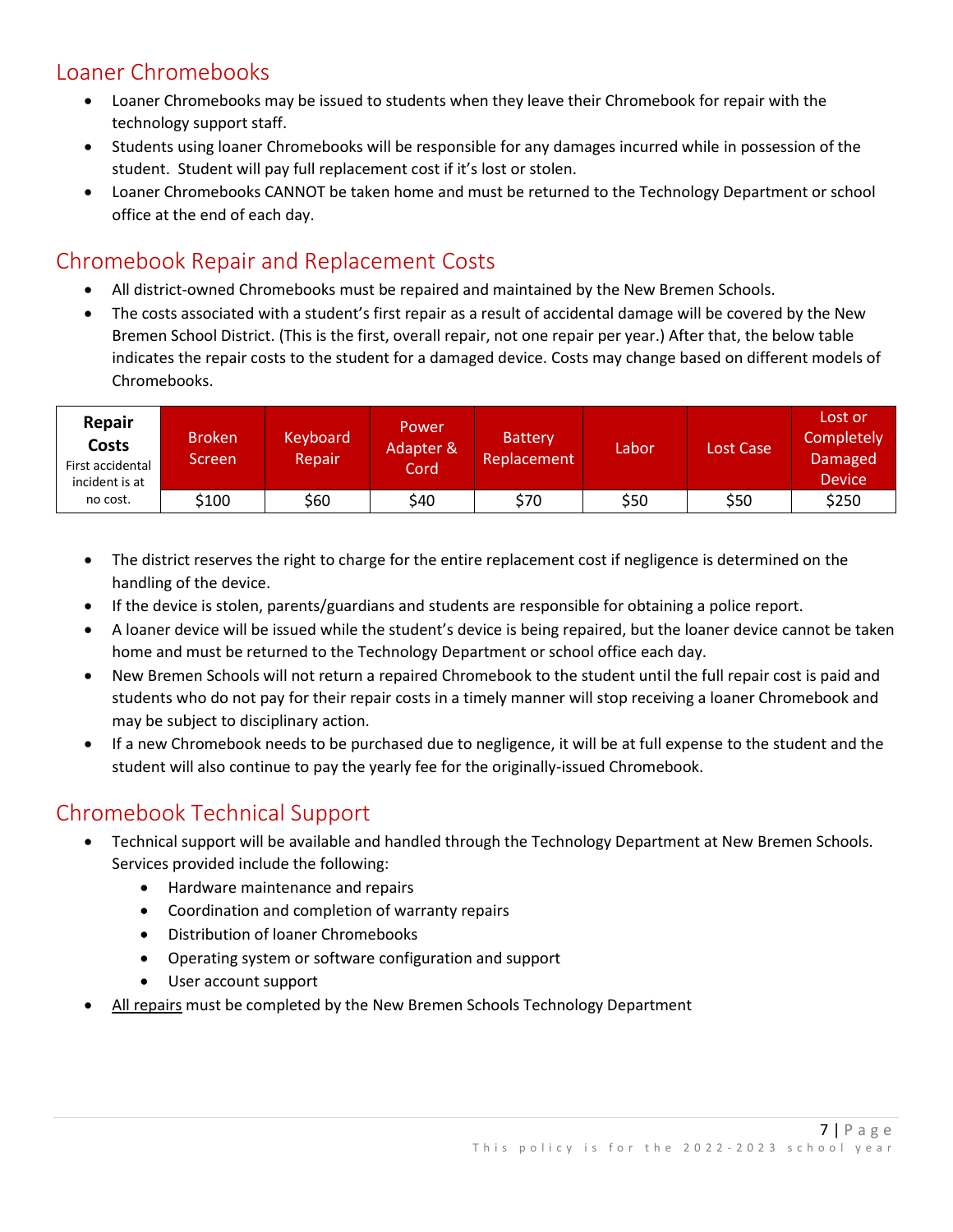#### Student-Owned Devices

- All students in grades 5 through 12 are expected to participate in the New Bremen One-to-One program and must use the Chromebook issued to them by New Bremen Schools. Students are expected to bring their Chromebook to class every day unless specified by their teacher.
- Student owned laptops, Chromebooks, phones and other Internet devices can be brought to school and connected to the school's Guest Wi-Fi Network at the discretion of the Director of Technology. These devices, however, will not be supported by the district or the district's technical staff. These devices will not have access to the district's network (except for a Wi-Fi connection), will not have access to the Chrome apps and extensions needed for certain classes and will not have access to the district's printers.
- Students who wish to connect their personally-owned devices to the schools Wi-Fi must first register their device with the Director of Technology. These devices will then be allowed to connect to the school's Guest Wi-Fi. If a student connects their personally-owned device to a school-owned Wi-Fi connection, other than the Guest network, that device will be banned from connecting to any school-owned Wi-Fi.
- Students who choose to bring their student-owned devices to school must also bring their school-issued Chromebook to class as well. You cannot use your personally-owned device as a replacement device for your school-issued Chromebook.
- New Bremen Schools are not responsible for damage, loss, theft or technical support issues of a student-owned device.
- Students who choose to bring their own personal device to school do not rescind the District's right to inspect that device at any time while on school district property.

#### Chromebook and One-to-One Frequently Asked Questions

#### • **Will I use the same Chromebook throughout my career at New Bremen?**

Sort of - you will use the same Chromebook for 4 years. You will be issued a new Chromebook in the  $5<sup>th</sup>$  grade and you will use that Chromebook until the end of your 8<sup>th</sup> grade year. You will then be issued a new Chromebook at the beginning of your freshman year and you will use that same Chromebook until you graduate. Keep in mind that any Chromebook damage due to negligence on your part will be at your expense, including the possibility that a new Chromebook will need to be purchased for you. Please remember, however, that you will also continue to pay the yearly fee for your original Chromebook. *Our advice to you is to take care of your Chromebook as it will have to last for four years. Any damage to your Chromebook will negatively affect only you and may also be expensive.*

#### • **What if I already have a personal laptop or Chromebook? Can I use that instead?**

Yes and No. Yes, students in grades 5-12 can bring their personally-owned devices to school, including their phones, and have it connected to our Guest Wi-Fi. However, students must also bring their school-issued Chromebook to class as well. You cannot use your personally-owned device as a replacement device for your school-issued Chromebook.

#### • **Can I have my Chromebook over the summer?**

Maybe. All Chromebooks will be collected at the end of the school year for general maintenance, cleaning, and software installation purposes. New Bremen Schools will ensure that students receive their same Chromebook again at the beginning of the next school year. Some students, however, may need their Chromebook during the summer to complete summer assignments or take online classes. If you feel you need your Chromebook over the summer, please contact your building principal and arrangements may be made for you to have your Chromebook returned to you at an earlier date or kept longer after the last day of school.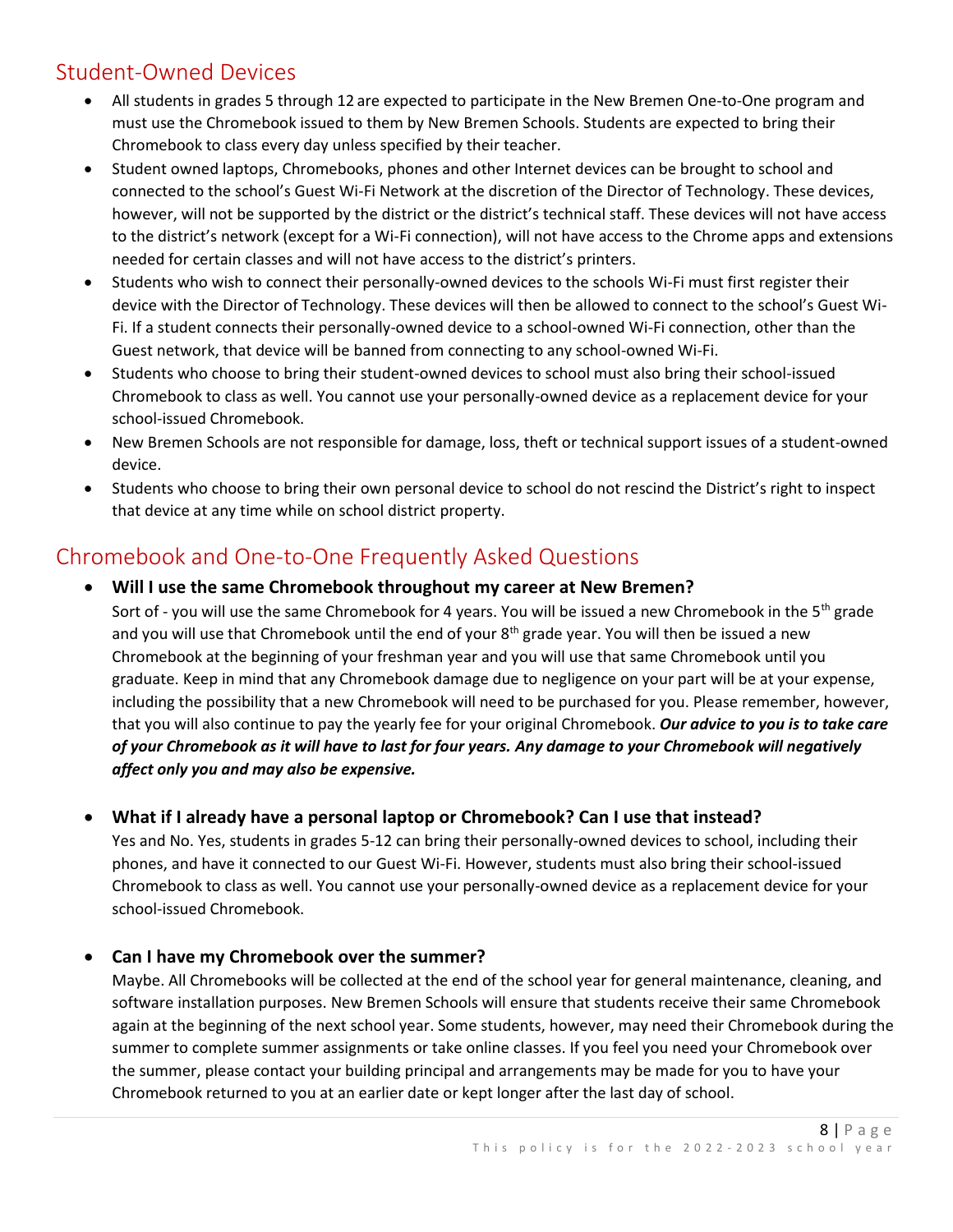• **Do New Bremen Schools provide support and maintenance on my Chromebook?**

Yes. The Technology Department provides technical support for your Chromebook and will coordinate all maintenance for students. Maintenance records will be kept and repeated requests will be reviewed to avoid abuse/misuse of a Chromebook.

• **What will I do without a Chromebook if my unit is being repaired or while I am replacing it if it is lost or stolen?**

New Bremen Schools will stock a limited number of Chromebooks that can be loaned out. If you are in possession of a "loaner", treat it as if it were your own Chromebook. You will be responsible for any damage to the unit or for its loss. Keep in mind that loaner Chromebooks cannot be brought home.

- **Can I connect my Chromebook to my home network or other public networks?** New Bremen Schools expect you to connect your Chromebook to your home network and you are encouraged to use it anywhere that fits your needs.
- **Are New Bremen Schools monitoring my actions on my Chromebook while at home?**

Yes. Please remember that your Chromebook, your Microsoft 365 account and your Google Education account are the property of New Bremen Schools and are, therefore, monitored by the school at all times and at any location. While using your Chromebook for personal use is expected and encouraged, please remember that all school rules apply when using school equipment and accounts, regardless of where you are at the time. In addition, Google and Microsoft do collect and store data about you. You can read their privacy notices for more information about what data they collect, store and share. **Y***our school-provided Microsoft 365 and Google Workspace for Education accounts are always monitored, even if you are accessing them from a device other than your school-provided Chromebook. This includes when you access your school accounts from your home computer, your phone, your tablet or any other device. In addition, if you fail to properly logout of your school-provided Google account on a personally-owned device, your actions within the Google Chrome browser on that device will continue to be monitored by the school.*

#### • **What has the school done to help prevent students from going to inappropriate sites?**

New Bremen Schools uses multiple cloud-based systems designed to help monitor Internet usage and these systems are running regardless of whether a student is at school or not. These systems log a history of every site that each student accesses and also blocks inappropriate sites from view. In addition, if a student visits a site that is deemed explicit or deals with self-harm content, an email is automatically generated and sent to all principals and the Director of Technology. Please keep in mind, however, that it is not possible for these systems to catch every inappropriate site among the billions of sites on the Internet and, therefore, it is possible that a student will see explicit material while using their Chromebook.